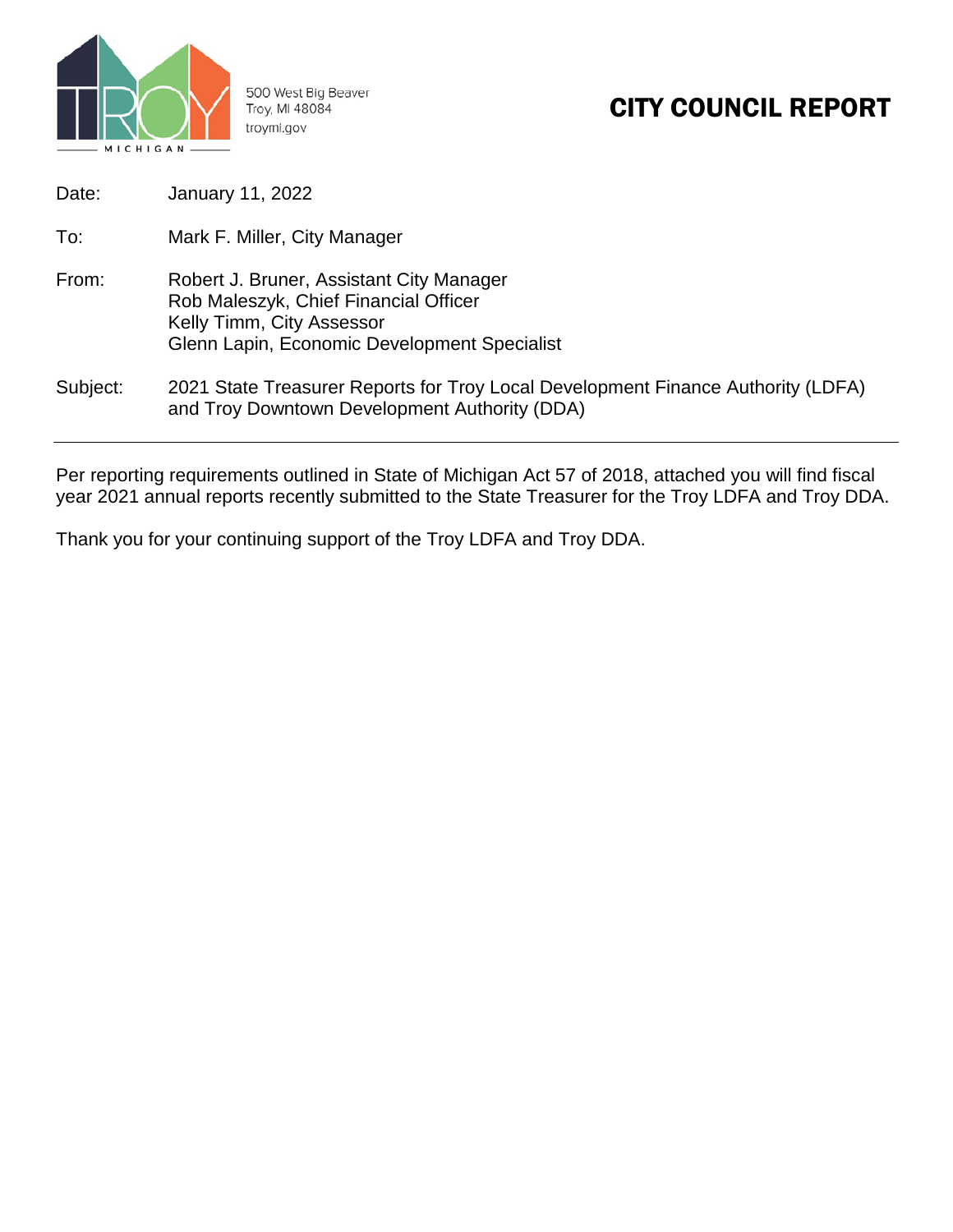## **Annual Report on Status of Tax Increment Financing Plan**

| Send completed form to:<br>Treas-StateSharePropTaxes@michigan.gov                                                                      | <b>Municipality Name</b>                                                                                                           | <b>TIF Plan Name</b>                | For Fiscal Years<br>ending in |
|----------------------------------------------------------------------------------------------------------------------------------------|------------------------------------------------------------------------------------------------------------------------------------|-------------------------------------|-------------------------------|
| Issued pursuant to 2018 PA 57, MCL 125.4911<br>Filing is required within 180 days of end of<br>authority's fiscal year ending in 2021. | <b>Local Development Finance Authority</b>                                                                                         | 189357                              | 2021                          |
|                                                                                                                                        | Year AUTHORITY (not TIF plan) was created:                                                                                         | 2003                                |                               |
|                                                                                                                                        | Year TIF plan was created or last amended to<br>extend its duration:                                                               | 2017                                |                               |
|                                                                                                                                        | Current TIF plan scheduled expiration date:                                                                                        | 12/31/2034                          |                               |
|                                                                                                                                        | Did TIF plan expire in FY21?                                                                                                       | <b>No</b>                           |                               |
|                                                                                                                                        | Year of first tax increment revenue capture:                                                                                       | 2004                                |                               |
|                                                                                                                                        | Does the authority capture taxes from local or<br>intermediate school districts, or capture the state<br>education tax? Yes or no? | <b>Yes</b>                          |                               |
|                                                                                                                                        | If yes, authorization for capturing school tax:                                                                                    | Certified Tech Park<br>"Smart Zone" |                               |
|                                                                                                                                        | Year school tax capture is scheduled to expire:                                                                                    |                                     |                               |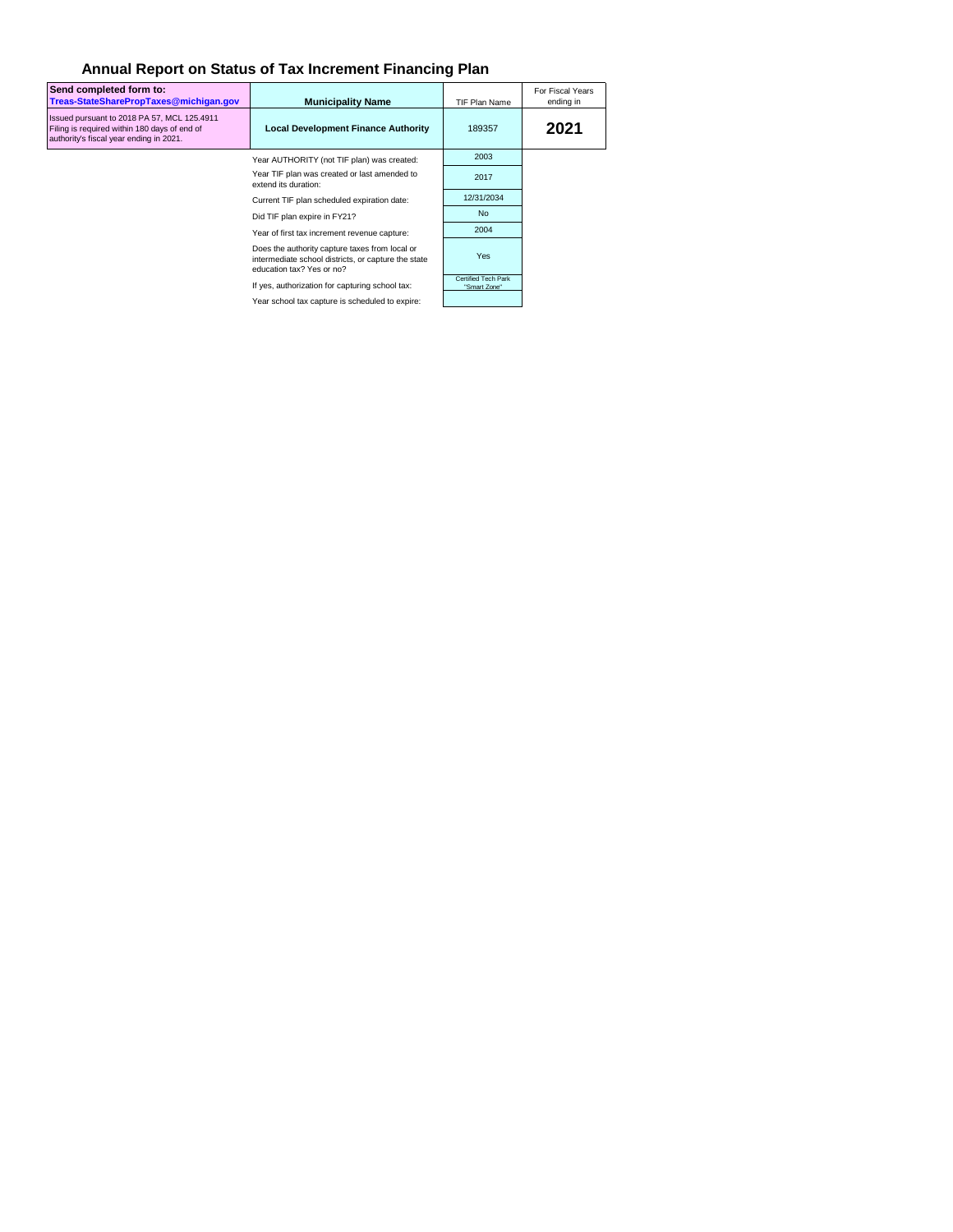| <b>Revenue:</b>                                    | Tax Increment Revenue                                           |              | \$                      | 157,118  |
|----------------------------------------------------|-----------------------------------------------------------------|--------------|-------------------------|----------|
|                                                    | Property taxes - from DDA levy                                  |              | \$                      |          |
|                                                    | Interest                                                        |              | \$                      | 1.616    |
|                                                    | State reimbursement for PPT loss (Forms 5176 and 4650)          |              | \$                      | 51,815   |
|                                                    | Other income (grants, fees, donations, etc.)                    |              | \$                      | (9, 595) |
|                                                    |                                                                 | Total        | \$                      | 200,954  |
| <b>Tax Increment Revenues Received</b>             |                                                                 |              |                         |          |
|                                                    | <b>From counties</b>                                            |              | \$                      | 34,945   |
|                                                    | From municipalities (city, twp, village)                        |              | \$                      | 56,124   |
|                                                    | From libraries (if levied separately)                           |              | \$                      | 4,272    |
|                                                    | From community colleges                                         |              | $\mathbf{s}$            | 9,533    |
|                                                    | From regional authorities (type name in next cell)              |              | \$                      |          |
|                                                    | From regional authorities (type name in next cell)              |              | \$                      |          |
|                                                    | From regional authorities (type name in next cell)              |              | \$                      |          |
|                                                    | From local school districts-operating                           |              | \$                      | 35,682   |
|                                                    | From local school districts-debt                                |              | \$                      | 6,428    |
|                                                    | From intermediate school districts                              |              | \$                      | 10,134   |
|                                                    | From State Education Tax (SET)                                  |              | \$                      |          |
|                                                    | From state share of IFT and other specific taxes (school taxes) |              | $\mathbf{\$}$           |          |
|                                                    |                                                                 | <b>Total</b> | $\overline{\mathbf{3}}$ | 157,118  |
|                                                    |                                                                 |              |                         |          |
| <b>Expenditures</b>                                | <b>Automation Alley Operations</b>                              |              | \$                      | 119,952  |
|                                                    | Infastructure                                                   |              | \$                      | 75,264   |
|                                                    | <b>Administrative Services</b>                                  |              | \$                      | 5,000    |
|                                                    | Marketing Costs-Memberships                                     |              | \$                      | 17,500   |
|                                                    |                                                                 |              | \$                      |          |
|                                                    |                                                                 |              | \$                      |          |
|                                                    |                                                                 |              | \$                      |          |
|                                                    |                                                                 |              | \$                      |          |
|                                                    |                                                                 |              | \$                      |          |
|                                                    |                                                                 |              | \$                      |          |
|                                                    |                                                                 |              | \$                      |          |
| Transfers to other municipal fund (list fund name) |                                                                 |              | \$                      |          |
| Transfers to other municipal fund (list fund name) |                                                                 |              | \$                      |          |
|                                                    | Transfers to General Fund                                       |              | \$                      |          |
|                                                    |                                                                 | Total        | \$                      | 217,716  |
| <b>Outstanding non-bonded Indebtedness</b>         | Principal                                                       |              | \$                      |          |
|                                                    | Interest                                                        |              | \$                      |          |
| <b>Outstanding bonded Indebtedness</b>             | Principal                                                       |              | \$                      |          |
|                                                    | Interest                                                        |              | \$                      |          |
|                                                    |                                                                 | <b>Total</b> | S                       |          |
|                                                    |                                                                 |              |                         |          |
|                                                    |                                                                 |              |                         |          |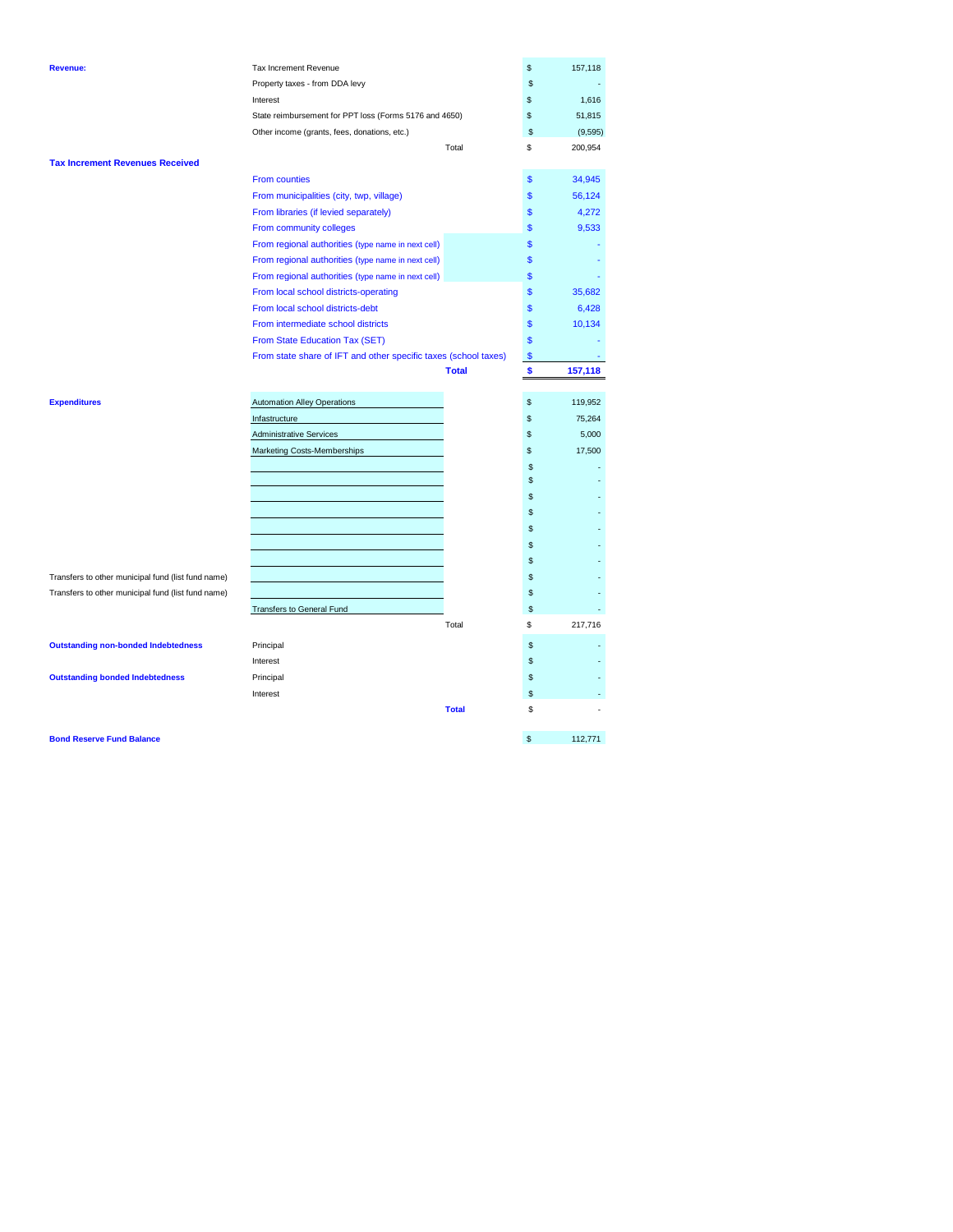| <b>TIF Revenue</b><br><b>PROPERTY CATEGORY</b><br><b>Current Taxable Value</b><br>Initial (base year) Assessed Value<br><b>Captured Value</b><br>Ad valorem PRE Real<br>-\$<br>$-$ \$<br>0.0000000<br>\$0.00<br>$\sim$<br>Ad valorem non-PRE Real<br>16,545,550 \$<br>13,016,380 \$<br>3,529,170<br>\$97,046.42<br>27.4983700<br>Ad valorem industrial personal<br>2,329,840 \$<br>885,930 \$<br>20.4147000<br>1,443,910<br>\$29,476.99<br>1,851,720 \$<br>545,070 \$<br>1,306,650<br>\$30,594.82<br>Ad valorem commercial personal<br>23.4147000<br>Ad valorem utility personal<br>\$0.00<br>$-$ \$<br>0.0000000<br>- \$<br>Ad valorem other personal<br>$-5$<br>0.0000000<br>\$0.00<br>\$0.00<br>$-5$<br>IFT New Facility real property, 0% SET exemption<br>$-$ \$<br>0.0000000<br>\$0.00<br>0.0000000<br>IFT New Facility real property, 50% SET exemption<br>$-$ \$<br>\$0.00<br>IFT New Facility real property, 100% SET exemption<br>$-$ \$<br>0.0000000<br>- \$<br>\$0.00<br>IFT New Facility personal property on industrial class land<br>$-5$<br>- \$<br>0.0000000<br>-\$<br>\$0.00<br>IFT New Facility personal property on commercial class land \$<br>$-$ \$<br>0.0000000<br>- \$<br>\$0.00<br>IFT New Facility personal property, all other<br>$-$ \$<br>0.0000000<br>- \$<br>Commercial Facility Tax New Facility<br>\$0.00<br>$-$ \$<br>- \$<br>0.0000000<br>\$0.00<br>IFT Replacement Facility (frozen values)<br>$-$ \$<br>0.0000000<br>- \$<br>Commercial Facility Tax Restored Facility (frozen values)<br>0.0000000<br>\$0.00<br>$-$ \$<br><b>Commercial Rehabilitation Act</b><br>\$0.00<br>$-$ \$<br>0.0000000<br>- \$<br>\$0.00<br>Neighborhood Enterprise Zone Act<br>0.0000000<br>$-$ \$<br>Obsolete Property Rehabilitation Act<br>\$0.00<br>$-$ \$<br>0.0000000<br>Eligible Tax Reverted Property (Land Bank Sale)<br>$-$ \$<br>\$0.00<br>0.0000000<br>Exempt (from all property tax) Real Property<br>\$0.00<br>$-$ \$<br>0.0000000<br>\$157,118.23 Total TIF Revenue<br><b>Total Captured Value</b><br>14,447,380 \$<br>6,279,730 | <b>CAPTURED VALUES</b> |  |  | <b>Overall Tax rates captured by TIF plan</b> |
|------------------------------------------------------------------------------------------------------------------------------------------------------------------------------------------------------------------------------------------------------------------------------------------------------------------------------------------------------------------------------------------------------------------------------------------------------------------------------------------------------------------------------------------------------------------------------------------------------------------------------------------------------------------------------------------------------------------------------------------------------------------------------------------------------------------------------------------------------------------------------------------------------------------------------------------------------------------------------------------------------------------------------------------------------------------------------------------------------------------------------------------------------------------------------------------------------------------------------------------------------------------------------------------------------------------------------------------------------------------------------------------------------------------------------------------------------------------------------------------------------------------------------------------------------------------------------------------------------------------------------------------------------------------------------------------------------------------------------------------------------------------------------------------------------------------------------------------------------------------------------------------------------------------------------------------------------------------------------------------------------------------------------------------------------------------|------------------------|--|--|-----------------------------------------------|
|                                                                                                                                                                                                                                                                                                                                                                                                                                                                                                                                                                                                                                                                                                                                                                                                                                                                                                                                                                                                                                                                                                                                                                                                                                                                                                                                                                                                                                                                                                                                                                                                                                                                                                                                                                                                                                                                                                                                                                                                                                                                  |                        |  |  |                                               |
|                                                                                                                                                                                                                                                                                                                                                                                                                                                                                                                                                                                                                                                                                                                                                                                                                                                                                                                                                                                                                                                                                                                                                                                                                                                                                                                                                                                                                                                                                                                                                                                                                                                                                                                                                                                                                                                                                                                                                                                                                                                                  |                        |  |  |                                               |
|                                                                                                                                                                                                                                                                                                                                                                                                                                                                                                                                                                                                                                                                                                                                                                                                                                                                                                                                                                                                                                                                                                                                                                                                                                                                                                                                                                                                                                                                                                                                                                                                                                                                                                                                                                                                                                                                                                                                                                                                                                                                  |                        |  |  |                                               |
|                                                                                                                                                                                                                                                                                                                                                                                                                                                                                                                                                                                                                                                                                                                                                                                                                                                                                                                                                                                                                                                                                                                                                                                                                                                                                                                                                                                                                                                                                                                                                                                                                                                                                                                                                                                                                                                                                                                                                                                                                                                                  |                        |  |  |                                               |
|                                                                                                                                                                                                                                                                                                                                                                                                                                                                                                                                                                                                                                                                                                                                                                                                                                                                                                                                                                                                                                                                                                                                                                                                                                                                                                                                                                                                                                                                                                                                                                                                                                                                                                                                                                                                                                                                                                                                                                                                                                                                  |                        |  |  |                                               |
|                                                                                                                                                                                                                                                                                                                                                                                                                                                                                                                                                                                                                                                                                                                                                                                                                                                                                                                                                                                                                                                                                                                                                                                                                                                                                                                                                                                                                                                                                                                                                                                                                                                                                                                                                                                                                                                                                                                                                                                                                                                                  |                        |  |  |                                               |
|                                                                                                                                                                                                                                                                                                                                                                                                                                                                                                                                                                                                                                                                                                                                                                                                                                                                                                                                                                                                                                                                                                                                                                                                                                                                                                                                                                                                                                                                                                                                                                                                                                                                                                                                                                                                                                                                                                                                                                                                                                                                  |                        |  |  |                                               |
|                                                                                                                                                                                                                                                                                                                                                                                                                                                                                                                                                                                                                                                                                                                                                                                                                                                                                                                                                                                                                                                                                                                                                                                                                                                                                                                                                                                                                                                                                                                                                                                                                                                                                                                                                                                                                                                                                                                                                                                                                                                                  |                        |  |  |                                               |
|                                                                                                                                                                                                                                                                                                                                                                                                                                                                                                                                                                                                                                                                                                                                                                                                                                                                                                                                                                                                                                                                                                                                                                                                                                                                                                                                                                                                                                                                                                                                                                                                                                                                                                                                                                                                                                                                                                                                                                                                                                                                  |                        |  |  |                                               |
|                                                                                                                                                                                                                                                                                                                                                                                                                                                                                                                                                                                                                                                                                                                                                                                                                                                                                                                                                                                                                                                                                                                                                                                                                                                                                                                                                                                                                                                                                                                                                                                                                                                                                                                                                                                                                                                                                                                                                                                                                                                                  |                        |  |  |                                               |
|                                                                                                                                                                                                                                                                                                                                                                                                                                                                                                                                                                                                                                                                                                                                                                                                                                                                                                                                                                                                                                                                                                                                                                                                                                                                                                                                                                                                                                                                                                                                                                                                                                                                                                                                                                                                                                                                                                                                                                                                                                                                  |                        |  |  |                                               |
|                                                                                                                                                                                                                                                                                                                                                                                                                                                                                                                                                                                                                                                                                                                                                                                                                                                                                                                                                                                                                                                                                                                                                                                                                                                                                                                                                                                                                                                                                                                                                                                                                                                                                                                                                                                                                                                                                                                                                                                                                                                                  |                        |  |  |                                               |
|                                                                                                                                                                                                                                                                                                                                                                                                                                                                                                                                                                                                                                                                                                                                                                                                                                                                                                                                                                                                                                                                                                                                                                                                                                                                                                                                                                                                                                                                                                                                                                                                                                                                                                                                                                                                                                                                                                                                                                                                                                                                  |                        |  |  |                                               |
|                                                                                                                                                                                                                                                                                                                                                                                                                                                                                                                                                                                                                                                                                                                                                                                                                                                                                                                                                                                                                                                                                                                                                                                                                                                                                                                                                                                                                                                                                                                                                                                                                                                                                                                                                                                                                                                                                                                                                                                                                                                                  |                        |  |  |                                               |
|                                                                                                                                                                                                                                                                                                                                                                                                                                                                                                                                                                                                                                                                                                                                                                                                                                                                                                                                                                                                                                                                                                                                                                                                                                                                                                                                                                                                                                                                                                                                                                                                                                                                                                                                                                                                                                                                                                                                                                                                                                                                  |                        |  |  |                                               |
|                                                                                                                                                                                                                                                                                                                                                                                                                                                                                                                                                                                                                                                                                                                                                                                                                                                                                                                                                                                                                                                                                                                                                                                                                                                                                                                                                                                                                                                                                                                                                                                                                                                                                                                                                                                                                                                                                                                                                                                                                                                                  |                        |  |  |                                               |
|                                                                                                                                                                                                                                                                                                                                                                                                                                                                                                                                                                                                                                                                                                                                                                                                                                                                                                                                                                                                                                                                                                                                                                                                                                                                                                                                                                                                                                                                                                                                                                                                                                                                                                                                                                                                                                                                                                                                                                                                                                                                  |                        |  |  |                                               |
|                                                                                                                                                                                                                                                                                                                                                                                                                                                                                                                                                                                                                                                                                                                                                                                                                                                                                                                                                                                                                                                                                                                                                                                                                                                                                                                                                                                                                                                                                                                                                                                                                                                                                                                                                                                                                                                                                                                                                                                                                                                                  |                        |  |  |                                               |
|                                                                                                                                                                                                                                                                                                                                                                                                                                                                                                                                                                                                                                                                                                                                                                                                                                                                                                                                                                                                                                                                                                                                                                                                                                                                                                                                                                                                                                                                                                                                                                                                                                                                                                                                                                                                                                                                                                                                                                                                                                                                  |                        |  |  |                                               |
|                                                                                                                                                                                                                                                                                                                                                                                                                                                                                                                                                                                                                                                                                                                                                                                                                                                                                                                                                                                                                                                                                                                                                                                                                                                                                                                                                                                                                                                                                                                                                                                                                                                                                                                                                                                                                                                                                                                                                                                                                                                                  |                        |  |  |                                               |
|                                                                                                                                                                                                                                                                                                                                                                                                                                                                                                                                                                                                                                                                                                                                                                                                                                                                                                                                                                                                                                                                                                                                                                                                                                                                                                                                                                                                                                                                                                                                                                                                                                                                                                                                                                                                                                                                                                                                                                                                                                                                  |                        |  |  |                                               |
|                                                                                                                                                                                                                                                                                                                                                                                                                                                                                                                                                                                                                                                                                                                                                                                                                                                                                                                                                                                                                                                                                                                                                                                                                                                                                                                                                                                                                                                                                                                                                                                                                                                                                                                                                                                                                                                                                                                                                                                                                                                                  |                        |  |  |                                               |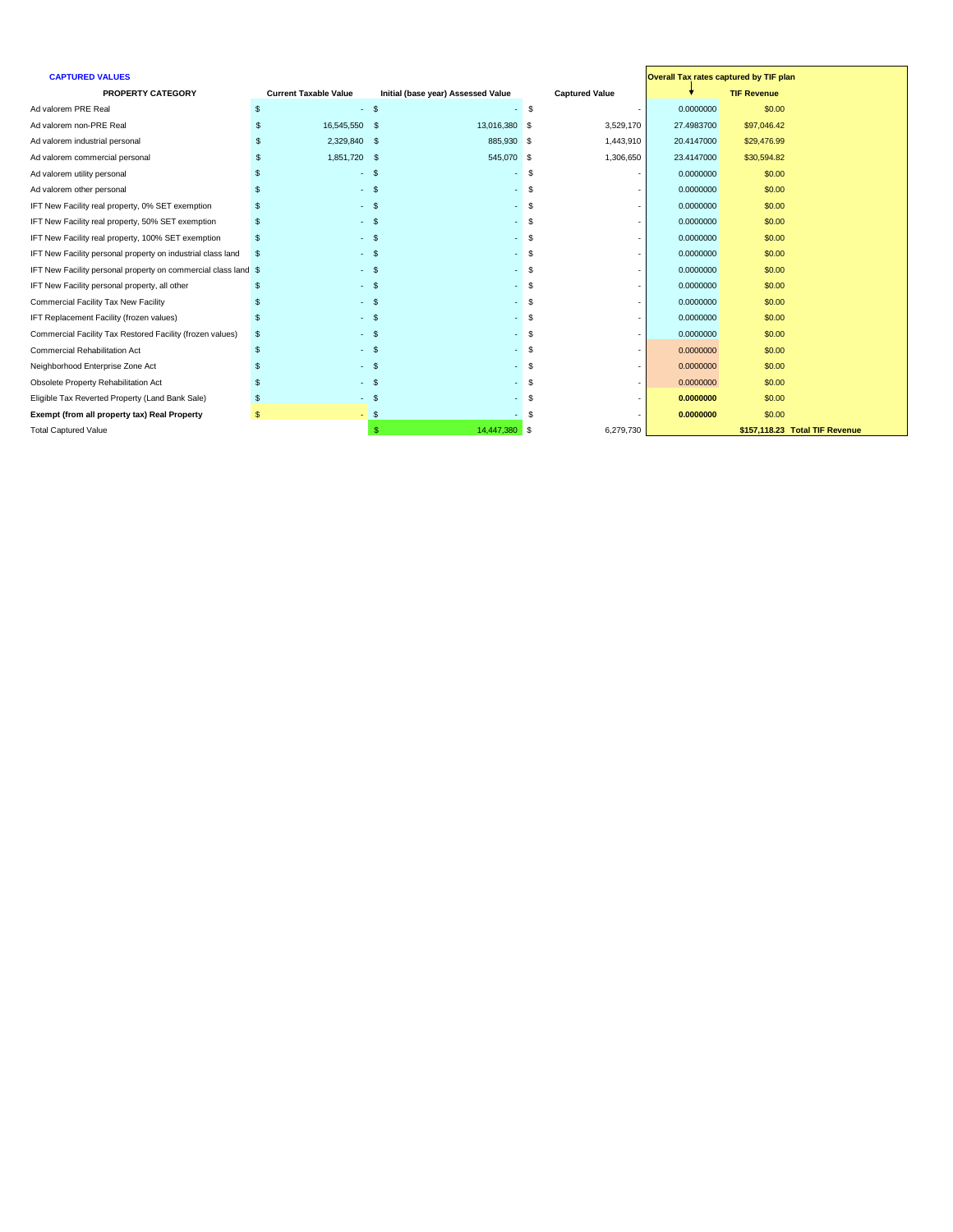## **Annual Report on Status of Tax Increment Financing Plan**

| Send completed form to:<br>Treas-StateSharePropTaxes@michigan.gov                                                                      | <b>Municipality Name</b>                                                                                                           | <b>TIF Plan Name</b> | For Fiscal Years<br>ending in |  |
|----------------------------------------------------------------------------------------------------------------------------------------|------------------------------------------------------------------------------------------------------------------------------------|----------------------|-------------------------------|--|
| Issued pursuant to 2018 PA 57, MCL 125.4911<br>Filing is required within 180 days of end of<br>authority's fiscal year ending in 2021. | <b>Downtown Development Authority</b>                                                                                              |                      | 2021                          |  |
|                                                                                                                                        | Year AUTHORITY (not TIF plan) was created:                                                                                         | 1993                 |                               |  |
|                                                                                                                                        | Year TIF plan was created or last amended to<br>extend its duration:                                                               | 2013                 |                               |  |
|                                                                                                                                        | Current TIF plan scheduled expiration date:                                                                                        | 2033                 |                               |  |
|                                                                                                                                        | Did TIF plan expire in FY21?                                                                                                       | <b>No</b>            |                               |  |
|                                                                                                                                        | Year of first tax increment revenue capture:                                                                                       | 1995                 |                               |  |
|                                                                                                                                        | Does the authority capture taxes from local or<br>intermediate school districts, or capture the state<br>education tax? Yes or no? | <b>No</b>            |                               |  |
|                                                                                                                                        | If yes, authorization for capturing school tax:                                                                                    |                      |                               |  |
|                                                                                                                                        | Year school tax capture is scheduled to expire:                                                                                    |                      |                               |  |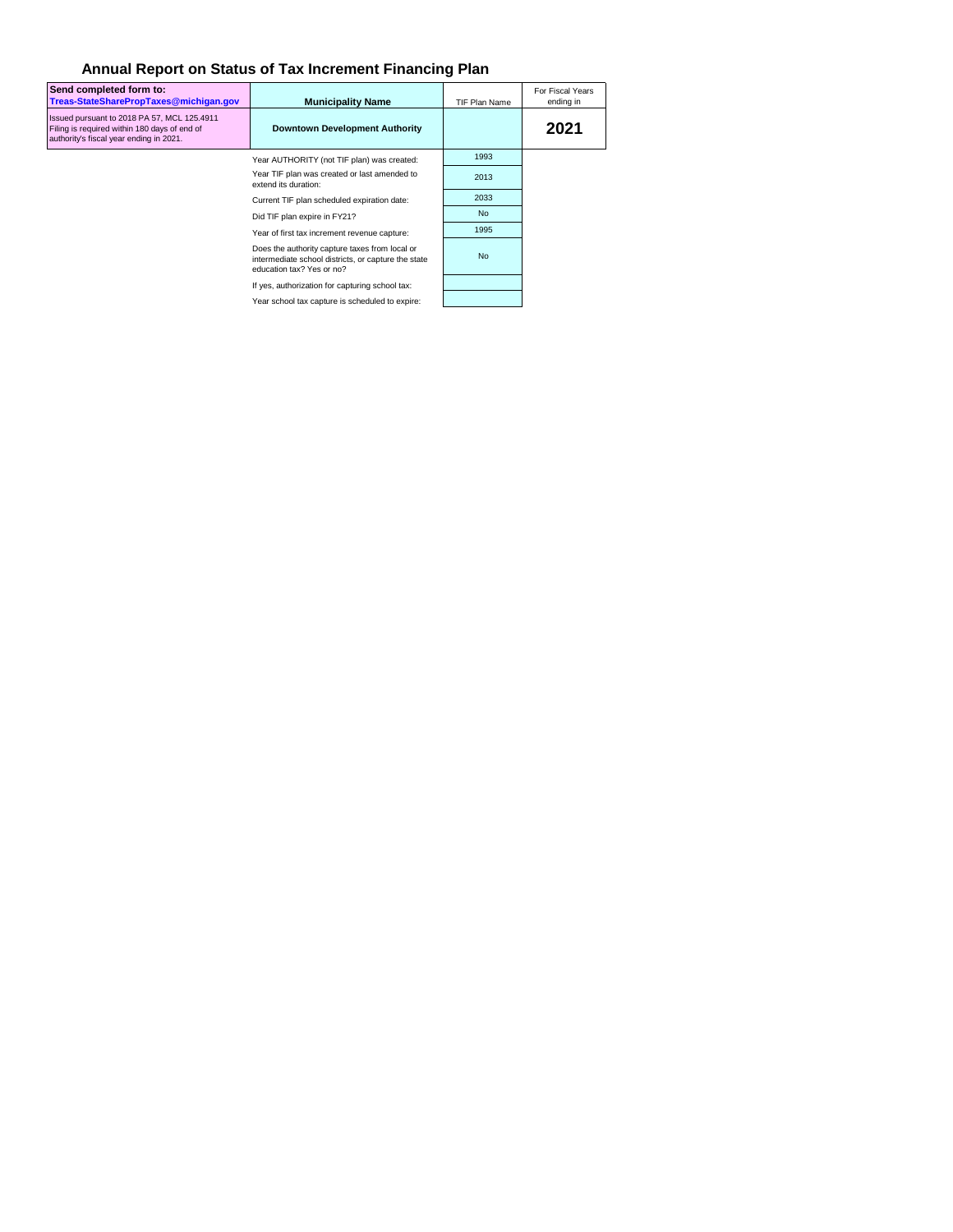| <b>Revenue:</b>                                    | Tax Increment Revenue                                           |              | \$            | 1,773,645 |
|----------------------------------------------------|-----------------------------------------------------------------|--------------|---------------|-----------|
|                                                    | Property taxes - from DDA levy                                  |              | \$            |           |
|                                                    | Interest                                                        |              | \$            | 32,949    |
|                                                    | State reimbursement for PPT loss (Forms 5176 and 4650)          |              | \$            |           |
|                                                    | Other income (grants, fees, donations, etc.)                    |              | \$            | 3,878,537 |
|                                                    |                                                                 | Total        | \$            | 5,685,131 |
| <b>Tax Increment Revenues Received</b>             |                                                                 |              |               |           |
|                                                    | From counties                                                   |              | \$            | 504,663   |
|                                                    | From municipalities (city, twp, village)                        |              | \$            | 1,026,711 |
|                                                    | From libraries (if levied separately)                           |              | \$            | 74,976    |
|                                                    | From community colleges                                         |              | \$            | 167,295   |
|                                                    | From regional authorities (type name in next cell)              |              | \$            |           |
|                                                    | From regional authorities (type name in next cell)              |              | \$            |           |
|                                                    | From regional authorities (type name in next cell)              |              | \$            |           |
|                                                    | From local school districts-operating                           |              | \$            |           |
|                                                    | From local school districts-debt                                |              | \$            |           |
|                                                    | From intermediate school districts                              |              | \$            |           |
|                                                    | From State Education Tax (SET)                                  |              | \$            |           |
|                                                    | From state share of IFT and other specific taxes (school taxes) |              | $\mathsf{\$}$ |           |
|                                                    |                                                                 | <b>Total</b> | \$            | 1,773,645 |
|                                                    |                                                                 |              |               |           |
| <b>Expenditures</b>                                | <b>Adminstrative Fees</b>                                       |              | \$            | 27,000    |
|                                                    | <b>Audit Fees</b>                                               |              | \$            | 5,100     |
|                                                    | <b>Quality Development Initiative (QDI)</b>                     |              | \$            | 36,466    |
|                                                    | <b>Big Beaver Corridor Maintenance</b>                          |              | \$            | 232,777   |
|                                                    | <b>Other Expenditures</b>                                       |              | \$            | 2,719     |
|                                                    | <b>Bond Insurance Cost</b>                                      |              | \$            | 154,147   |
|                                                    |                                                                 |              | \$            |           |
|                                                    |                                                                 |              | \$            |           |
|                                                    |                                                                 |              |               |           |
|                                                    |                                                                 |              | \$            |           |
|                                                    |                                                                 |              | \$            |           |
|                                                    |                                                                 |              | \$            |           |
| Transfers to other municipal fund (list fund name) |                                                                 |              | \$            |           |
| Transfers to other municipal fund (list fund name) |                                                                 |              | \$            |           |
|                                                    | <b>Transfers to General Fund</b>                                |              | \$            |           |
|                                                    |                                                                 | Total        | \$            | 458,209   |
| <b>Outstanding non-bonded Indebtedness</b>         | Principal                                                       |              | \$            |           |
|                                                    | Interest                                                        |              | \$            |           |
| <b>Outstanding bonded Indebtedness</b>             | Principal                                                       |              | \$            | 2,840,000 |
|                                                    | Interest                                                        |              | \$            | 996,815   |
|                                                    |                                                                 | <b>Total</b> | \$            | 3,836,815 |

**Bond Reserve Fund Balance 6 3,061,529**